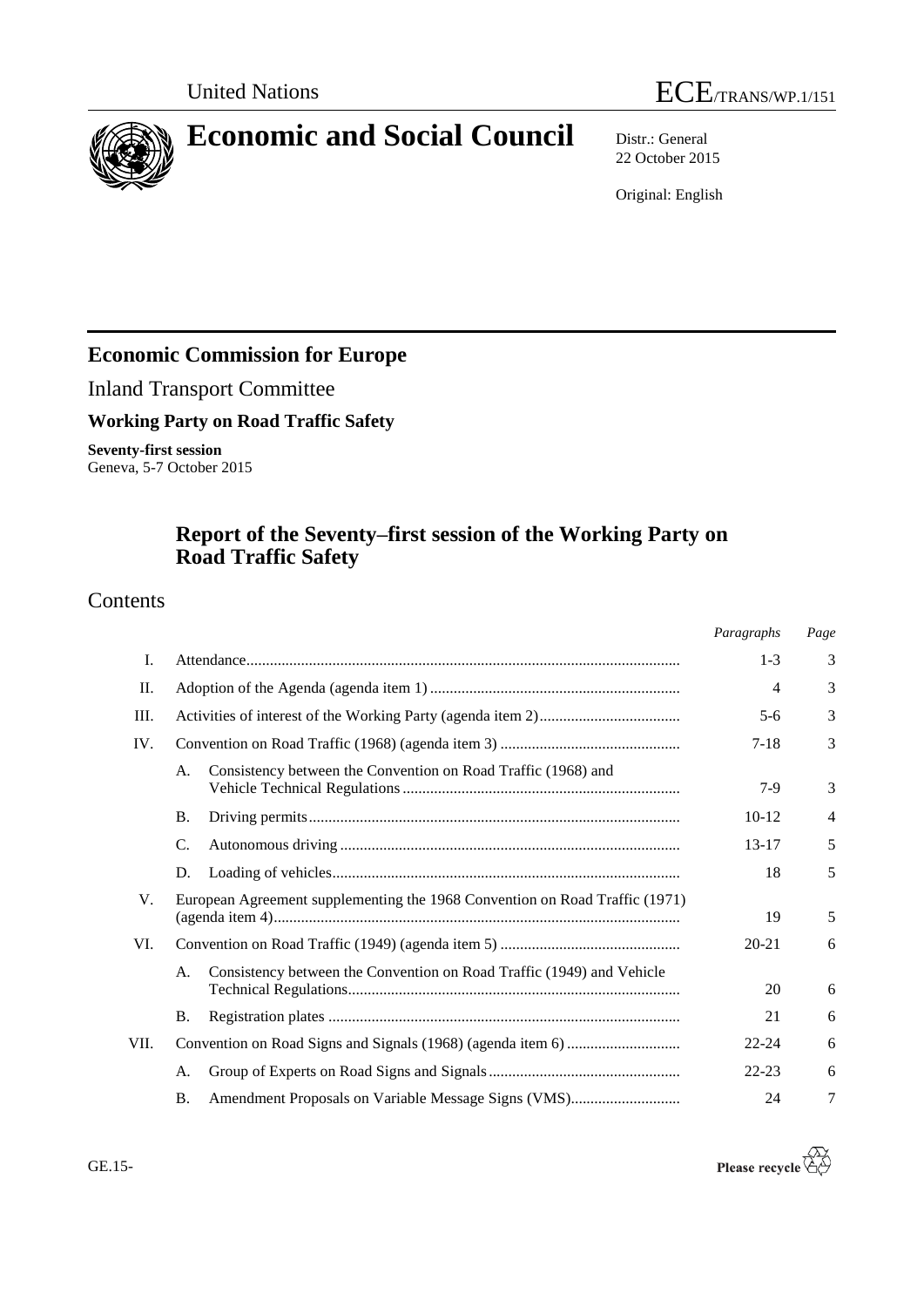#### **ECE/TRANS/WP.1/151**

| VIII. |                                                                           | $25-29$ | 7  |
|-------|---------------------------------------------------------------------------|---------|----|
|       | A.                                                                        | 25      | 7  |
|       | <b>B.</b>                                                                 | 26      | 7  |
|       | C.                                                                        | 27      | 7  |
|       | Amendment proposals on Powered Two Wheelers (PTW) policies<br>D.          | 28-29   | 7  |
| IX.   | Consolidated Resolution on Road Signs and Signals (R.E.2) (agenda item 8) | 30      | 8  |
|       |                                                                           | 30      | 8  |
| Χ.    | Group of Experts on Improving Safety at level Crossings (agenda item 9)   | 31      | 8  |
| XI.   |                                                                           | 32-33   | 8  |
| XII.  |                                                                           | 34-38   | 8  |
|       | Revision of the terms of reference and rules of procedure for WP.1<br>A.  | 34-35   | 8  |
|       | Β.                                                                        | 36-37   | 9  |
|       | $\mathcal{C}$ .                                                           | 38      | 9  |
| XIII. |                                                                           | 39-40   | 9  |
| XIV.  |                                                                           | 41      | 9  |
| XV    | Adoption of the report of the seventy-first session (agenda item 14)      | 42      | 10 |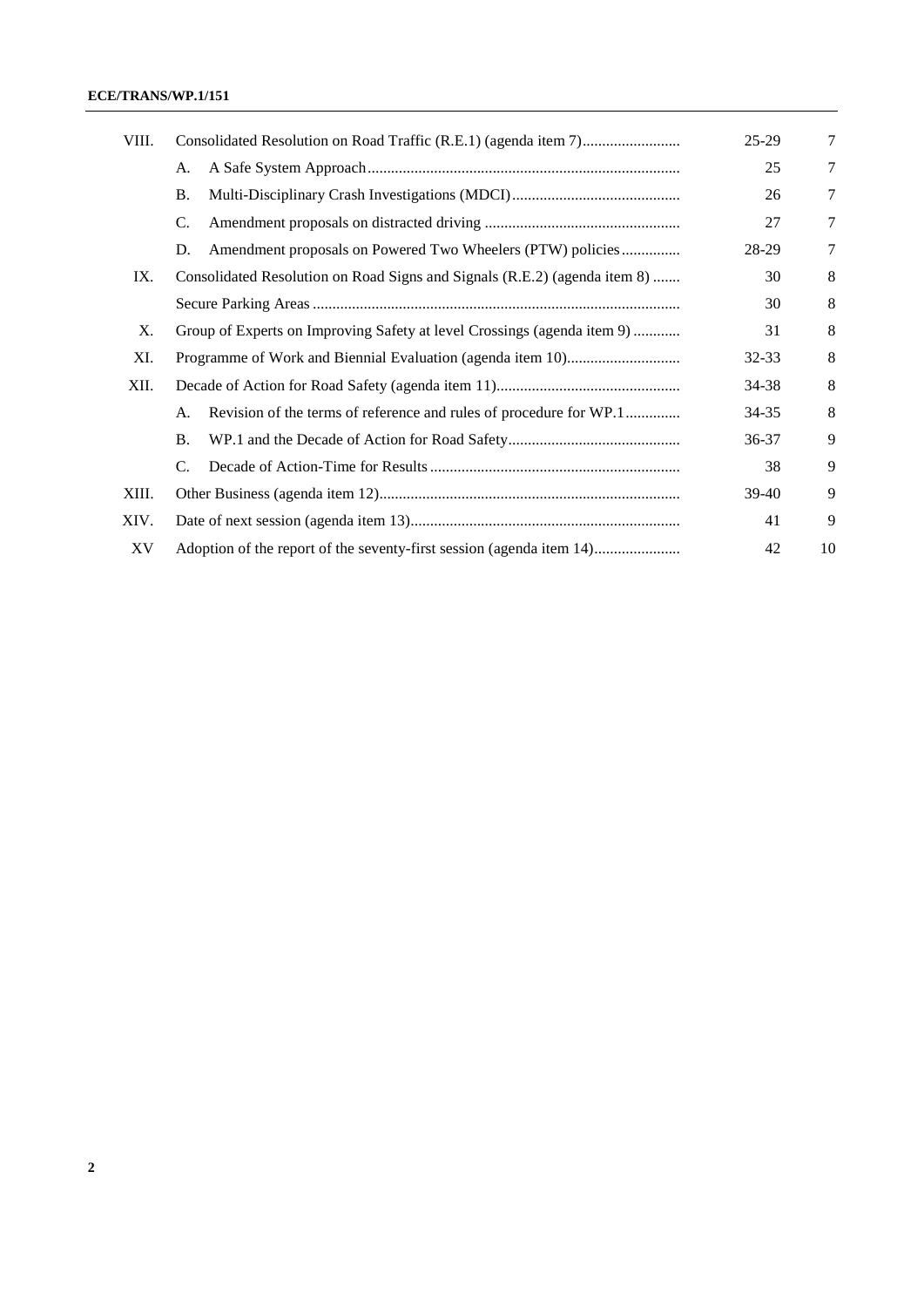## **I. Attendance**

1. The Working Party on Road Traffic Safety (WP.1) held its seventy-first session in Geneva from 5 to 7 October 2015, chaired by Ms. L. Iorio (Italy). Representatives of the following ECE member States participated: Austria, Belgium, Finland, France, Germany, Italy, Latvia, Luxembourg, Netherlands, Norway, Portugal, Romania, Russian Federation, Slovakia, Spain, Sweden, Switzerland and United States of America.

2. The representatives of non-ECE member States also participated: Japan and the Republic of Zambia.

3. The European Union (EU) and the following non-governmental organizations were also represented: Federation of International Motorcycling (FIM), International Motorcycle Manufacturers Association (IMMA), International Organization of Motor Vehicle Manufacturers (OICA), International Road Transport Union (IRU), International Organization for Standardization (ISO), International Touring Alliance & International Automobile Federation (AIT & FIA) and Laser Europe.

## **II. Adoption of the Agenda (agenda item 1)**

4. WP.1 adopted the session's agenda (ECE/TRANS/WP.1/150). The WP.1 Chair welcomed all the delegations and in particular the delegation of Zambia who was attending a WP.1 session for the first time.

## **III. Activities of interest to the Working Party (agenda item 2)**

5. The United Nations Secretary-General's Special Envoy for Road Safety, Mr. Jean Todt, addressed WP.1 which he referred to as a strategic platform for road safety. The Special Envoy presented his Action Plan which is based on four pillars: (i) promoting global partnership for road safety including mobilization of funding to a future United Nations Global Fund for Road Safety, (ii) advocating with governments and other stakeholders for road safety at a high-level, (iii) participating in global and regional conferences and meetings on road safety, and (iv) advocating the accession to, and more effective implementation of, United Nations road safety legal instruments.

6. WP.1 warmly welcomed the appointment of the Special Envoy. It expressed its appreciation for Special Envoy's commitment to promoting the United Nations road safety legal instruments and Consolidated Resolutions on Road Traffic and on Road Signs and Signals. WP.1 also noted the important role the Special Envoy can play by advocating for road safety and expressed its readiness to work closely with him. WP.1 Bureau members praised the Special Envoy for his determined focus on WP.1 and its outputs, in particular, for the ongoing work on technological advancements as the basis for national legislators.

# **IV. Convention on Road Traffic (1968) (agenda item 3)**

#### **A. Consistency between the Convention on Road Traffic (1968) and Vehicle Technical Regulations**

7. The secretariat informed WP.1 that the Office of Legal Affairs had issued a depositary notification dated 1 October 2015 informing all Contracting Parties of the acceptance of the amendments proposals to Articles 8 and 39. As per C.N. 529.2015.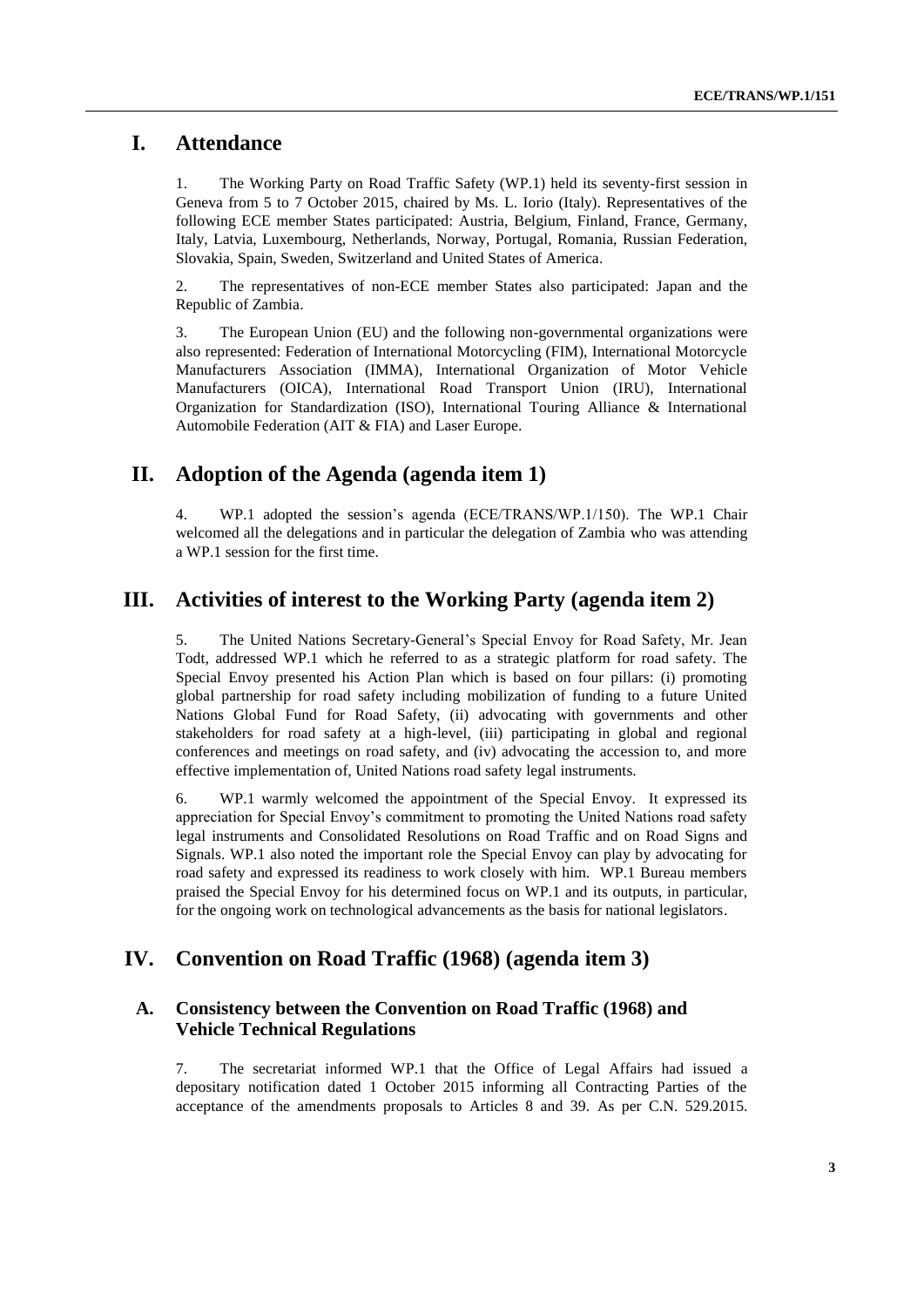TREATIES-XI.B.19, the amendments enter into force on 23 April 2016. (Note by the secretariat: Subsequent to the adoption of this report, the secretariat was informed by the Office of Legal Affairs that the date of entry into force had been revised to 23 March 2016 as per revised C.N.529.2015.TREATIES-XI.B.19 dated 6 October 2015)

8. WP.1 discussed ECE/TRANS/WP.1/2011/4/Rev.5 which included several proposals (contained in ECE/TRANS/WP.1/2015/1) made by the IMMA. WP.1 agreed to several changes and requested the secretariat to prepare ECE/TRANS/WP.1/2011/4/Rev.6 to reflect these changes.

9. ECE/TRANS/WP.1/2015/2/Rev.1 was not discussed at the current session due to technical considerations. WP.1 invited Italy, France and Laser Europe to re-submit ECE/TRANS/WP.1/2015/2/Rev.1 while taking into account the outcome of discussions on ECE/TRANS/WP.1/2011/4/Rev.5 (which will be available at the next session as ECE/TRANS/WP.1/2011/4/Rev.6).

#### **B. Driving permits**

10. The informal expert group comprised of representatives from France, Luxembourg, Fédération Internationale de Automobile (FIA) and International Organization for Standardization (ISO) did table its proposed format for the informative multi-language brochure for use by governments and issuing entities (based on ECE/TRANS/WP.1/2014/8/Rev.1). The secretariat informed WP.1 that it had requested the official translation of ECE/TRANS/WP.1/2014/8/Rev.1 into Arabic, Chinese and Spanish but this appeared not to be possible without the appropriate mandate from the Inland Transport Committee. The WP.1 Chair invited the informal group to continue its work on the brochure and decided to discuss the issues related to translation of documents under agenda item 12.

11. ECE/TRANS/WP.1/2015/7 had not been submitted by FIA and ISO. Instead, the representative of ISO informed WP.1 about the current status of work related to amending Article 41 and Annexes 6 and 7 of the 1968 Convention on Road Traffic (concerning domestic and international driving permits). The presentation highlighted the requirement that in terms of Article 41 of the 1968 Convention, an International Driving Permit (IDP) shall only be recognized by a Contracting Party when accompanied by the corresponding Domestic Driving Permit (DDP) on which the IDP was issued. This requirement places reliance on the validity of DDP and dependence on the features of DDP to counter alteration and fraudulent reproduction, thereby effectively rendering IDP as a translation of DDP. Noting that several countries still rely on handwritten paper based DDPs, Contracting Parties should be encouraged to improve the quality of their DDP which would be to the benefit of road safety domestically and could be used internationally together with a translation, instead of issuing two documents which identify the holder and the driving privileges afforded. WP.1 invited FIA and ISO to submit these proposals in a formal document for the next session.

12. The secretariat provided an update on the creation of the proposed image bank of model IDP booklets provided by Contracting Parties to the 1968 and 1949 Conventions using free software. The secretariat informed the Working Party about a need to continue exploring the possibility of creating the image data bank given that IDP specimens have been provided in different formats and from a relatively small number of Contracting Parties. The secretariat invited countries, which have not yet done it, to send the actual IDP specimen or good-quality electronic copies as soon as possible.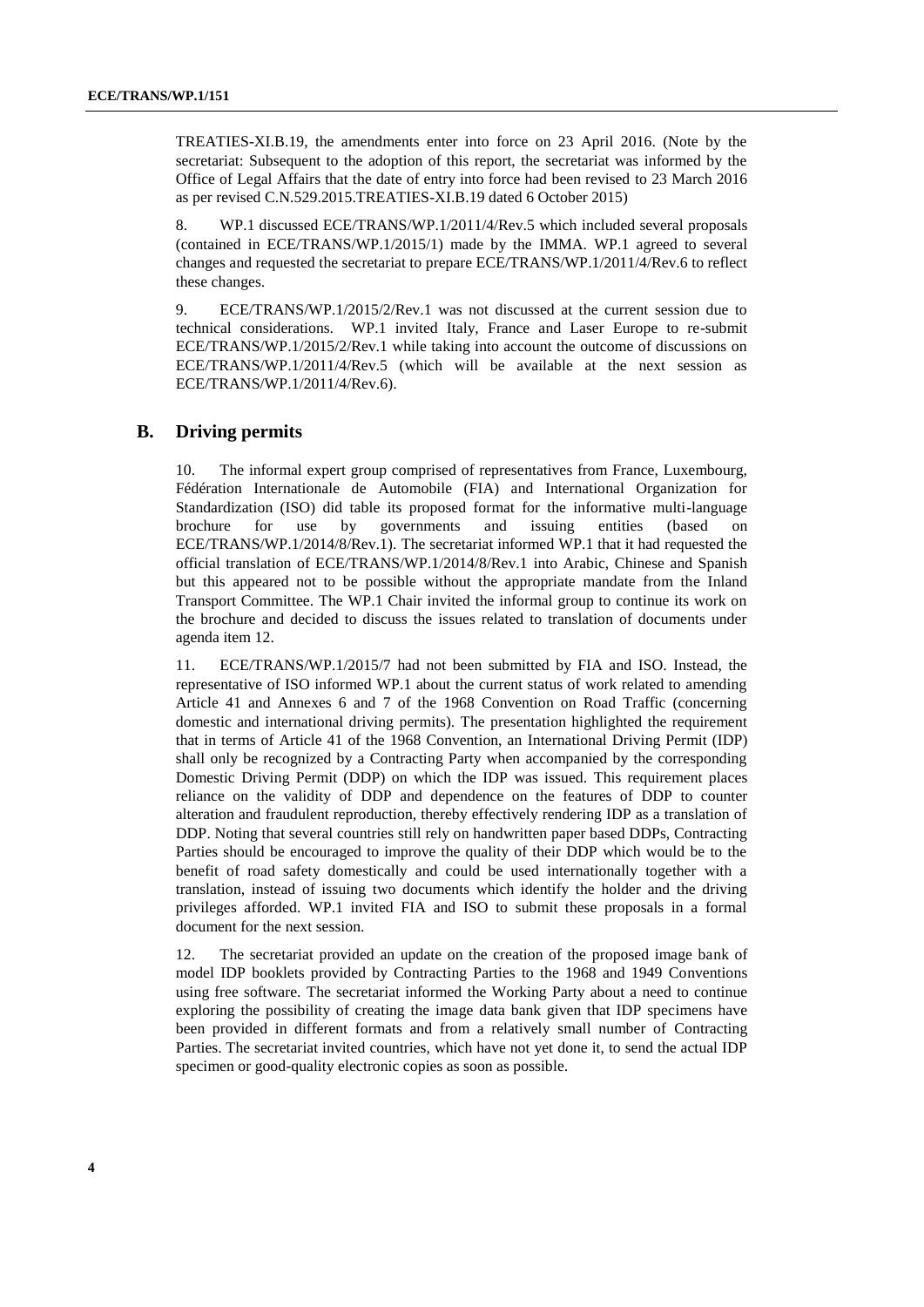#### **C. Autonomous driving**

13. The representatives of Belgium and Sweden introduced ECE/TRANS/WP.1/2015/8 which describes and analyzes the role of the driver in a vehicle with a more advanced level of automation from a regulatory perspective. The document also proposed preliminary ideas on how to amend Article 8.

14. WP.1 held an extensive discussion on how to approach the amendments related to the more advanced level of automation from the perspective of the 1968 Conventions on Road Traffic. The Government of Japan requested that any future amendment proposals to the 1968 Convention on Road Traffic (in the area of autonomous driving) be synchronized with similar amendment proposals to the 1949 Convention on Road Traffic.

15. WP.1 agreed that the issue of more advanced vehicle automation vis-à-vis the driver's role requires very close cooperation between WP.1 and WP.29 in order to properly address the issues of the human and machine interaction. The representative of OICA informed WP.1 that the creation of a joint WP.1/WP.29 task force on this matter would duplicate the work of one of WP.29 subsidiary bodies (ITS/AD). Nevertheless, WP.1 continued to believe that a joint WP.1/WP.29 task force (as agreed by WP.1 at its last session) may be necessary on issues related to advancements in technology and human behaviour, but also to comply with the invitation of ITC to seek novel institutional approaches between both Working Parties (para. 42 (d), ECE/TRANS/248).

16. As a result of these discussions, WP.1 decided to establish an informal group of experts which will continue to explore possibilities for WP.1 to work closer with WP.29 on the human factors issues (especially human-machine interaction) in the context of technological advances; and will consider possible amendments to facilitate testing of autonomous vehicles on public roads. The representatives of Belgium, Finland, France, Germany, Japan, the Netherlands, Sweden and OICA volunteered to join the informal group of experts. The WP.1 further decided that information contained in ECE/TRANS/WP.1/2015/8 should serve as a basis of the informal group's terms of reference. WP.1 invited its Deputy Chair to report to the Road Safety High Level Group in Brussels on 13 October 2015 on the work done at WP.1 on autonomous driving.

17. The Government of Belgium informed WP.1 that, at the next session, it intends to table a proposal to amend the 1968 Convention on Road Traffic aiming to create clarity and thus a level playing field concerning any international legal basis for testing of autonomous vehicles on public roads.

#### **D. Loading of vehicles**

18. WP.1 did not consider ECE/TRANS/WP.1/2015/5/Rev.1 submitted by IRU and Laser Europe due to the unavailability of French and Russian versions. WP.1 postponed the discussion of this document until the next session and invited IRU and Laser Europe to continue searching for a Contracting Party to the 1968 Convention on Road Traffic to partner in this endeavour.

# **V. European Agreement supplementing the 1968 Convention on Road Traffic (1971) (agenda item 4)**

19. The secretariat informed WP.1 that the questionnaire to be distributed to Contracting Parties on the level of implementation of provisions related to international technical inspection certificates (in particular, Annex, paragraph 5(c), point 26bis) is still being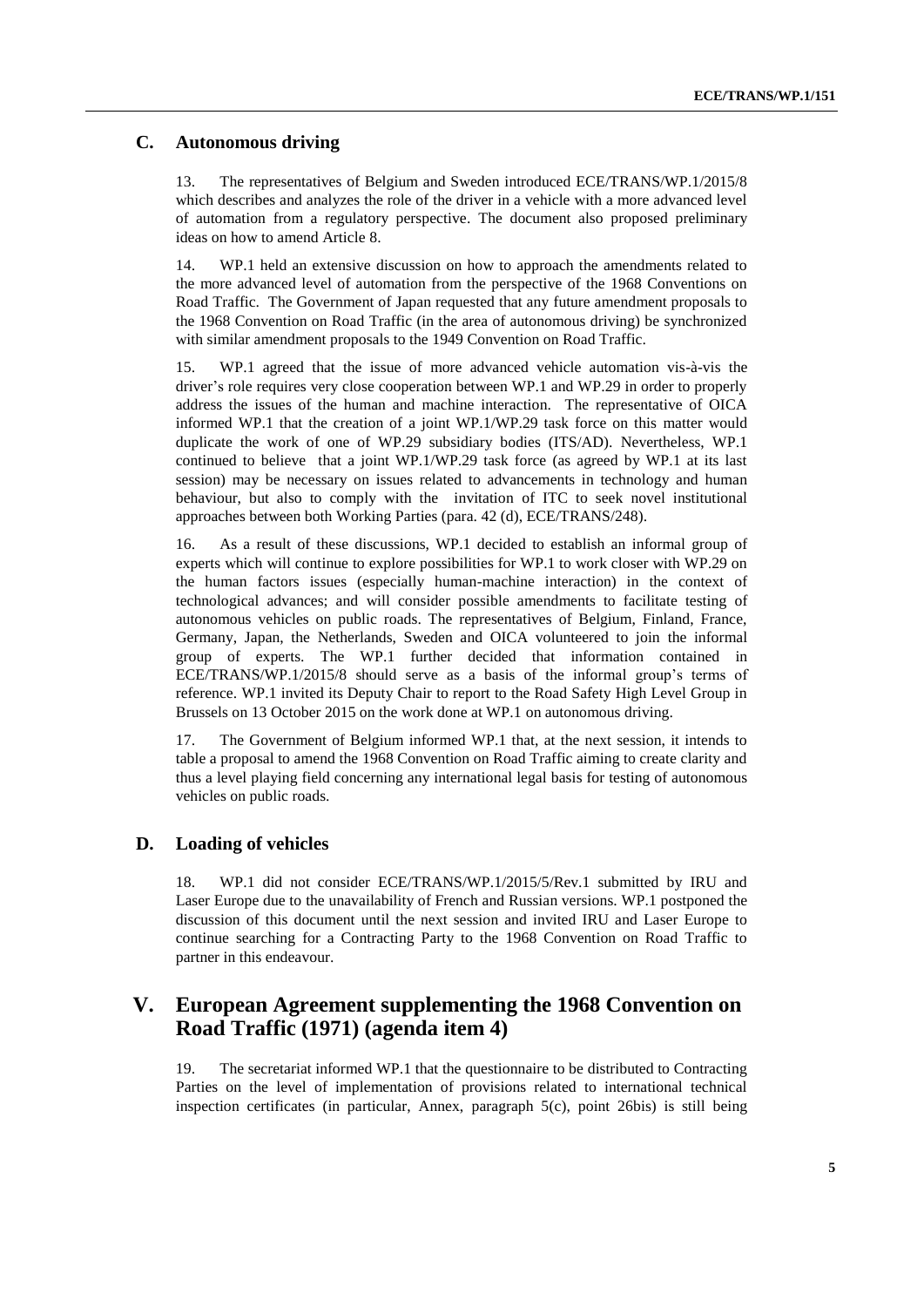developed due to a heavy workload and resource constraints. The secretariat will report on the possible progress at the next WP.1 session.

### **VI. Convention on Road Traffic (1949) (agenda item 5)**

#### **A. Consistency between the Convention on Road Traffic (1949) and Vehicle Technical Regulations**

20. The secretariat informed WP.1 about the status of the amendment proposal adopted by WP.1 at the last session (Annex II of ECE/TRANS/WP.1/149) which proposes to amend Articles 8 and 22 of the Convention. The secretariat informed the Working Party that the amendment proposals, at the time of the meeting, were still being processed by the Documents Management Section of the United Nations Office at Geneva. The secretariat further stated that once the amendment proposals are translated and issued in all the required languages: French, Russian and Spanish, it would submit them without any undue delay to the United Nations Office of Legal Affairs for notification to all Contracting Parties.

#### **B. Registration plates**

21. The secretariat informed WP.1 about the status of the amendment proposal adopted by WP.1 at the last session (Annex III of ECE/TRANS/WP.1/149) which proposes to amend paragraph 1 of Annex 3 of the 1949 Convention on Road Traffic to allow the issuance of (personalized) registration plates containing only letters. The secretariat added that the amendment proposals, at the time of the meeting, were still being processed by the Documents Management Section of the United Nations Office at Geneva. Once the amendment proposals are translated and issued in all the required languages: French, Russian and Spanish, it would submit them without any undue delay to the United Nations Office of Legal Affairs for notification to all Contracting Parties.

# **VII. Convention on Road Signs and Signals (1968) (agenda item 6)**

#### **A. Group of Experts on Road Signs and Signals**

22. The Chair of the Group of Experts provided an update on the fourth session of the Group of Experts on Road Signs and Signals which had met on 4 and 5 June 2015 and on the steady overall progress achieved to-date. He informed WP.1 that the Group of Experts intends to consider the cyclists and pedestrians related proposals to the 1968 Convention on Road Signs and Signals originating from the Paris Declaration (signed at the [Fourth High](http://www.unece.org/thepep/en/hlm/hl4_info.html)[level Meeting on Transport, Health and Environment\)](http://www.unece.org/thepep/en/hlm/hl4_info.html) as soon as the current and ongoing review of Convention's road signs has been concluded. The Group's Chair also noted that many Contracting Parties have not contributed to the internet road sign image database of UNECE and called for these countries to consider providing the images of domestic roads signs. The Chair of the Group of Experts requested an extension of the mandate for the Group to allow the continuation of its work until the end of 2016.

23. WP.1 appreciated the progress made by the Group of Experts on Road Signs and Signals. Given the considerable workload faced by this Group, it agreed to extend its mandate until the end of 2016. It also urged all Contracting Parties to 1968 Convention on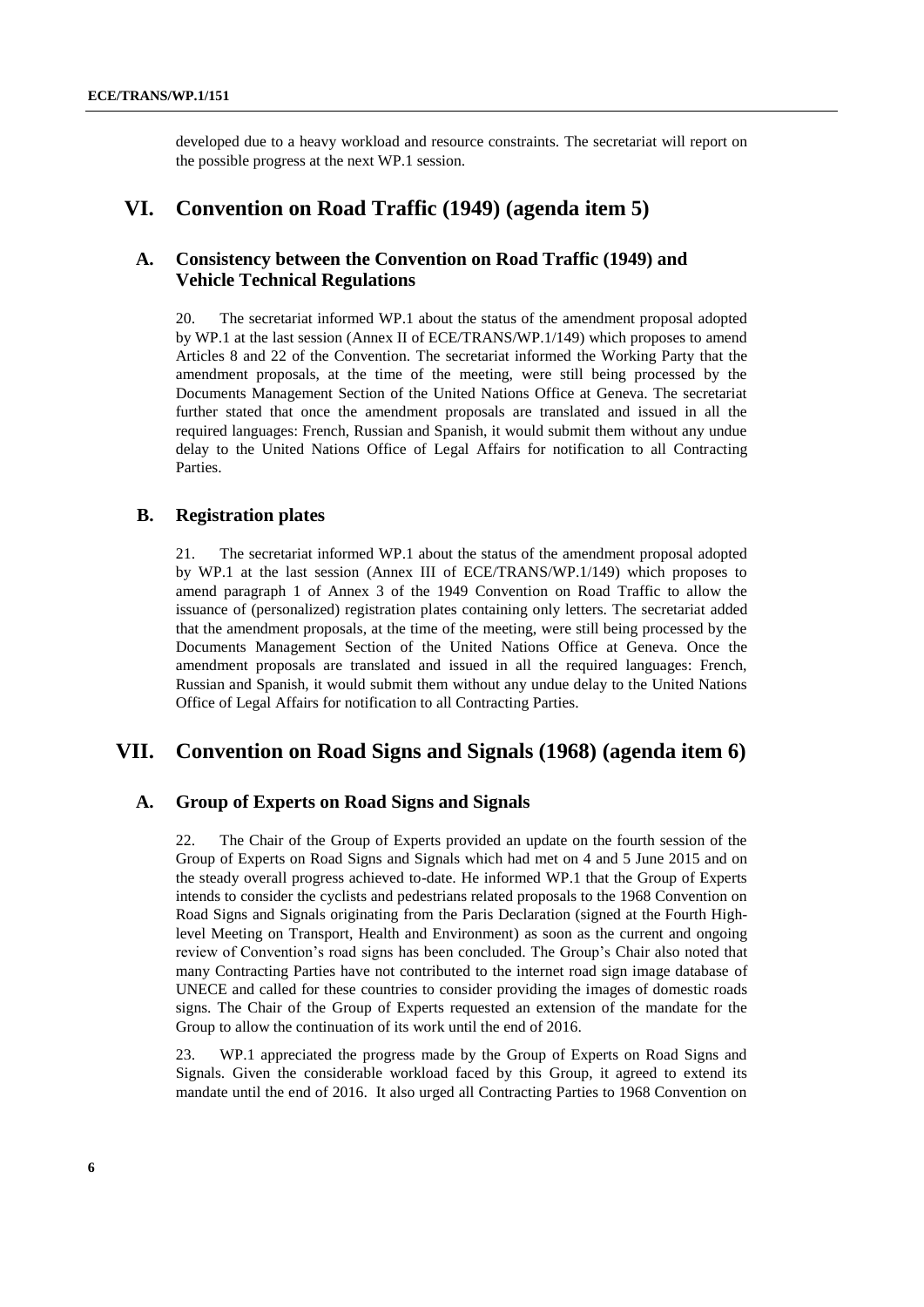Road Signs and Signals, if they have not done so, to contribute to the UNECE road sign image database.

#### **B. Amendment Proposals on Variable Message Signs (VMS)**

24. The Chair of the Group of Experts on Road Signs and Signals provided a summary of the VMS analysis and presentation by the road sign expert from Spain. Accordingly, it appears that the Convention does not require amendment to use effectively Variable Message Signs. WP.1 took note of the information provided.

# **VIII. Consolidated Resolution on Road Traffic (R.E.1) (agenda item 7)**

#### **A. A Safe System Approach**

25. Due to the complex discussions on autonomous vehicles, WP.1 postponed consideration of ECE/TRANS/WP.1/2014/6 which incorporates Sweden's amendment proposals to include a safe system approach into the Consolidated Resolution on Road Traffic (R.E.1). The Government of Sweden expressed its regrets that the document was not discussed at this session. The WP.1 Chair informed the Working Party that ECE/TRANS/WP.1/2014/6 will be given the highest priority at the next session.

#### **B. Multi-Disciplinary Crash Investigation (MDCI)**

26. Due to the complex discussions on autonomous vehicles, WP.1 postponed consideration of ECE/TRANS/WP.1/2013/6/Rev.2 until the next session.

#### **C. Amendment proposals on distracted driving**

27. Although Informal document No. 1 was not submitted, the WP.1 Chair informed the Working Party of the intention to provide a proposal on the distracted and impaired driving policies which need to be considered as well as the relevant topic of attentive/inattentive driving and the cognitive process in the automated autonomous driving development and a new role of the driver.

#### **D. Amendment proposals on Powered Two Wheelers (PTW) policies**

28. The WP.1 Chair provided an update on the follow-up of the seventieth session Round Table's conclusions. The WP.1 Chair informed WP.1 about the initiatives taking place in South-East Asia (Informal document No. 2) which continued on studies and research in line with the conclusions endorsed by WP.1 at its March 2015 session. The representatives of IMMA and FIM advised WP.1 that the continued work on motorcycle safety should address in the first place a strategic, inclusive approach towards PTW mobility and safety taking into account variations and differences at the regional, national and local levels. PTWs are often simply forgotten in policy plans. IMMA and FIM referred to publications addressing the strategic approach and soon to be published by the

(available at [www.immamotorcycles.org\)](http://www.immamotorcycles.org/)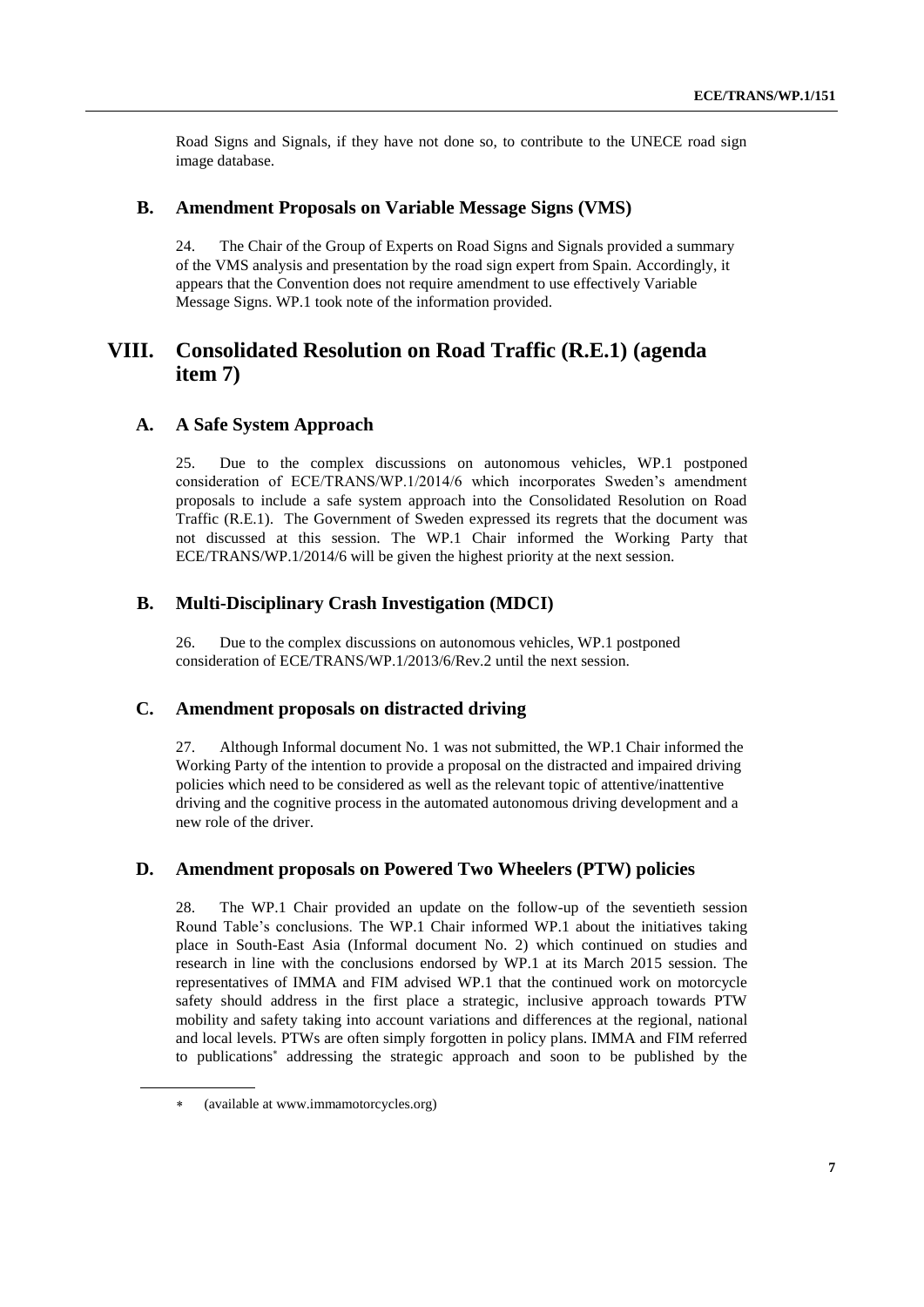International Transport Forum. The WP.1 Chair also informed about the parallel session on PTW safety to be held at the Global High-level Conference on Road Safety in Brasilia as well as thematic workshops in South-East Asia.

29. WP.1 welcomed the information provided by the Chair.

# **IX. Consolidated Resolution on Road Signs and Signals (R.E.2) (agenda item 8)**

#### **Secure Parking Areas**

30. Due to the complex discussions on autonomous vehicles, WP.1 postponed consideration of ECE/TRANS/WP.1/2012/9/Rev.1 until the next session.

# **X. Group of Experts on Improving Safety at Level Crossings (agenda item 9)**

31. The secretariat provided an overview of the outcome of the fifth session of the Group of Experts on Improving Safety at Level Crossings which met on 15-16 June 2015, including a request to extend the Group of Experts mandate until the end of 2016 in order to complete the work programme. The WP.1 agreed to extend the mandate for the Group of Experts into 2016. It further invited the Chair of the Group of Experts to make a presentation to WP.1 at its next session summarising progress to-date.

# **XI. Programme of Work and Biennial Evaluation, 2016-2017 (agenda item 10)**

32. WP.1 reviewed its programme of work for 2016–2017 as well as the relevant parameters allowing for its biennial evaluation as contained in ECE/TRANS/WP.1/2015/9. After discussion, WP.1 made changes to ECE/TRANS/WP.1/2015/9 and requested the secretariat to submit the revised ECE/TRANS/WP.1/2015/9 to Inland Transport Committee (ITC) for approval. The secretariat was requested to table the revised ECE/TRANS/WP.1/2015/9 for WP.1 "formal" approval at the next session.

33. WP.1 examined and revised its draft programme of work for 2016-2020 as contained in ECE/TRANS/WP.1/2015/10. WP.1 requested the secretariat to submit the revised ECE/TRANS/WP.1/2015/10 to ITC for approval. The secretariat was also requested to table the revised ECE/TRANS/WP.1/2015/10 for WP.1 "formal" approval at the next session.

# **XII. Decade of Action for Road Safety (agenda item 11)**

#### **A. Revision of the terms of reference and rules of procedure for WP.1**

34. The Government of Japan presented Informal Document No. 4 and informed WP.1 of its interest in becoming a full WP.1 participant (as defined by Rule 1 (a) in TRANS/WP.1/100/Add.1) citing its eligibility as per the "Guidelines for the Establishment and Functioning of the Working Parties within UNECE" (paragraph 2, ECE/EX/1). To this end, Japan will submit an official request (through the secretariat) at the next ITC session in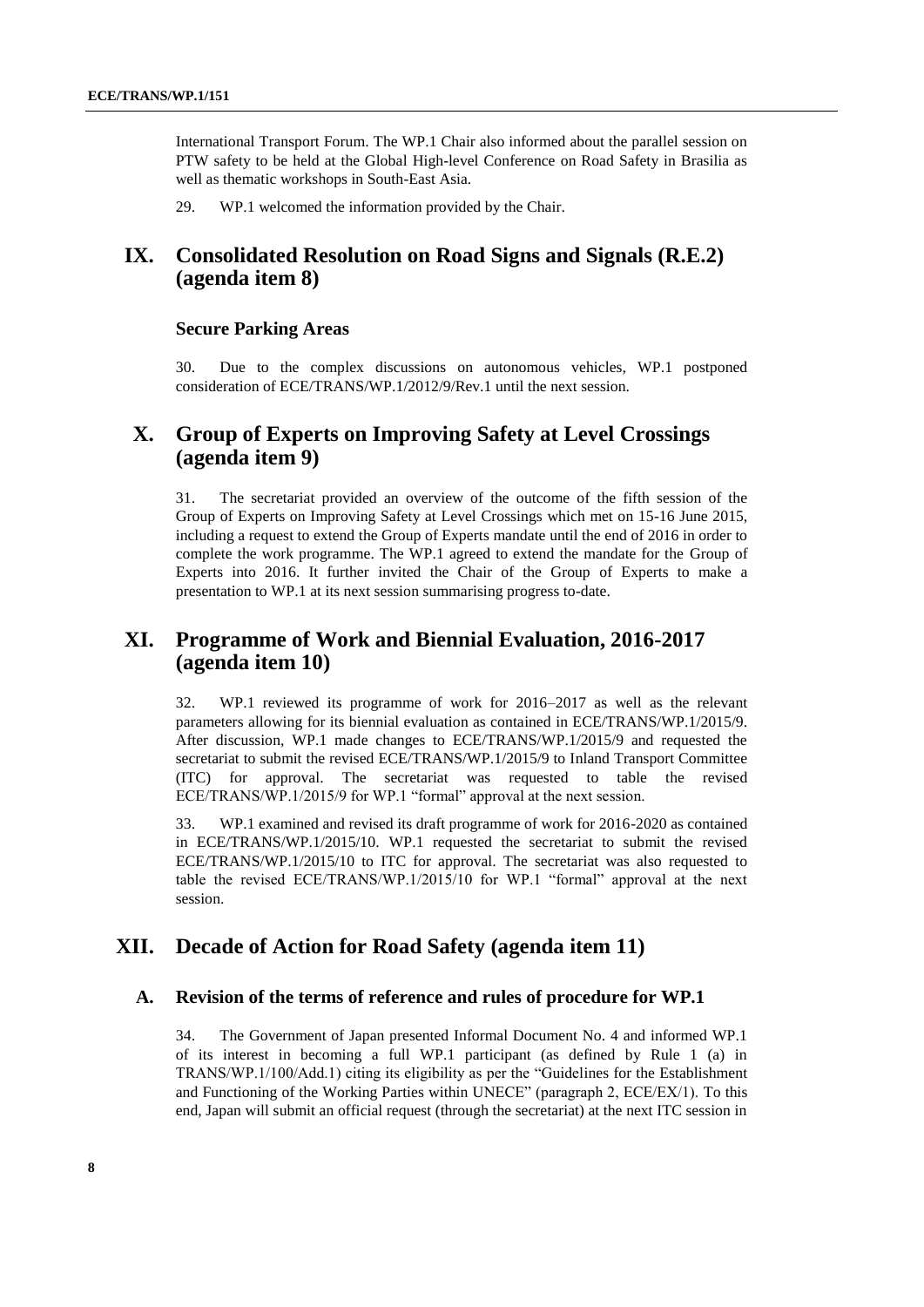2016. WP.1 unanimously endorsed the Japan's request to become a full WP.1 participant with voting rights and agreed to support Japan's request at the ITC.

35. WP.1 also recognized the need to revise its Terms of Reference and Rules of Procedure (TRANS/WP.1/100/Add.1). To that end, WP.1 decided to establish an informal group of experts to make proposals at future sessions. Austria, France and Laser Europe volunteered to become members of this group.

#### **B. WP.1 and the Decade of Action for Road Safety**

36. The Chair introduced Informal document No. 3 which outlines a more strategic way to address best practices such as round tables; explores the possibility to use the Consolidated Resolutions to a greater extent to drive the Working Party global engagement forward; and it also explores the possibility of holding a WP.1 session outside of Geneva.

37. After discussion, WP.1 agreed to continue having, every year, two regular sessions of four days each. WP.1 further agreed that a session held outside of Geneva should be organized in the next biennium to promote WP.1 work elsewhere. WP.1 requested the secretariat to inform ITC of its decision to hold two, four-day, regular sessions every year and to seek concurrence with ITC to organize an additional session outside of Geneva in 2016-2017.

#### **C. Decade of Action –Time for Results**

38. The WP.1 Chair and the secretariat informed WP.1 about all ongoing preparatory steps for the Second Global High-Level Conference on Road Safety which would be held in Brasilia, 18-19 November 2015. Of particular note, there will be a "parallel session" on PTWs which will feature involvement by WP.1 delegates and the UNECE secretariat. The secretariat informed that together with the Government of France, and with the enthusiastic support of WP.1 delegates, it is preparing a side-event to promote the United Nations road safety legal instruments. WP.1 took note of this information.

# **XIII. Other Business (agenda item 12)**

39. The secretariat informed WP.1 about a number of issues related to translation of documents and the advice received from the Documents Management Section of the Division of Conference Management concerning the need for mandates. WP.1 requested the secretariat to seek support and decision from ITC (at the next ITC session in February 2016) to ensure that post-session documents (in particular, those containing amendment proposals) are assigned the same priority as pre-session documents. Furthermore, given the global role of WP.1, it requested that its documents (such as reports containing amendment proposals, occasional brochures), when necessary, are translated into the required number of languages (to the limit of the six official United Nations languages). Finally, the secretariat was also requested to seek the decision of ITC that these mandates are the prerogative of working parties (such as WP.1) and not the prerogative of ITC.

40. WP.1 did not discuss any other issues.

# **XIV. Date of next session (agenda item 13)**

41. The secretariat informed WP.1 that the next sessions will be held from 29 March to 1 April 2016 and from 19 to 22 September 2016 in Geneva.